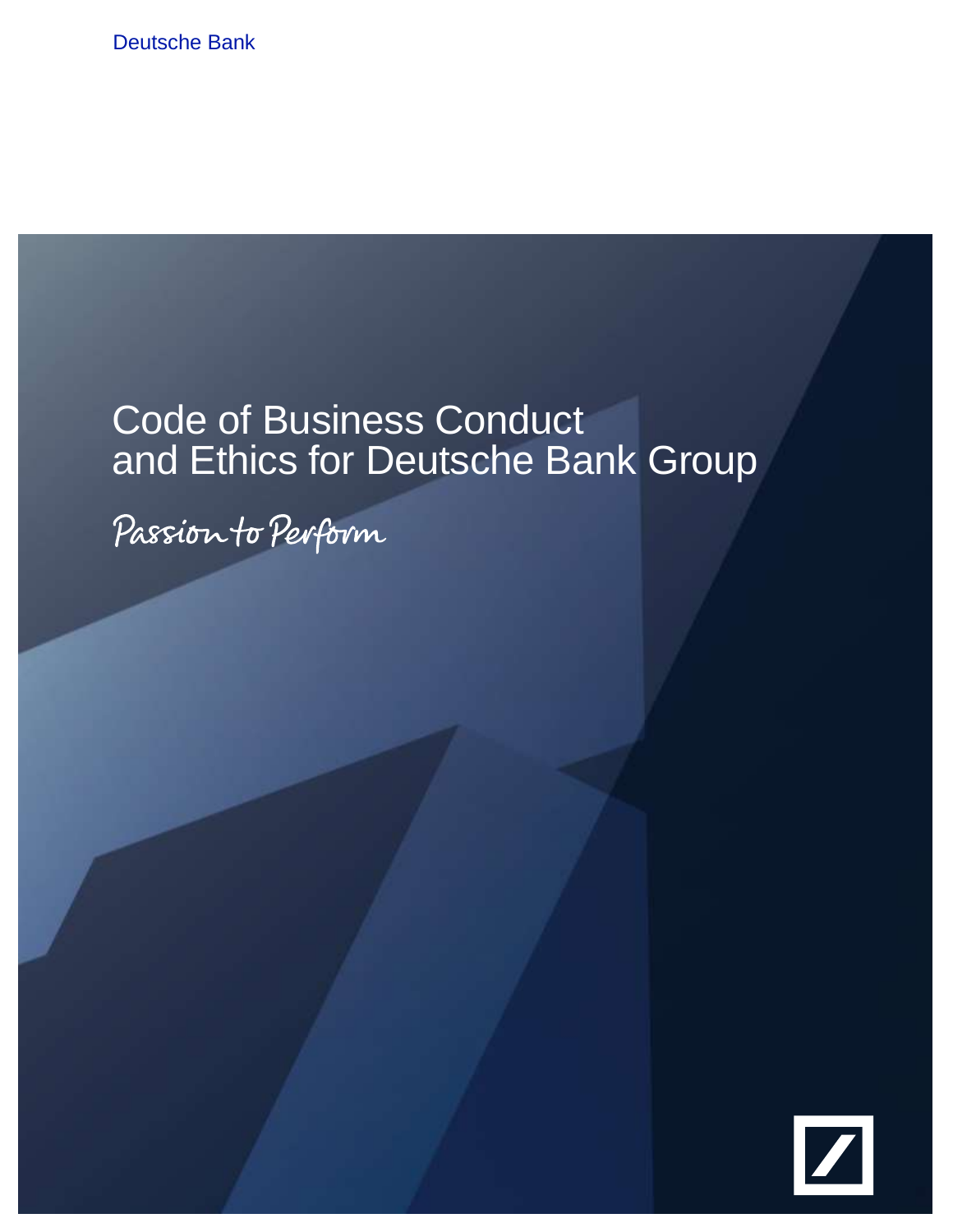# Table of contents

| Our vision                          |    |
|-------------------------------------|----|
| <b>Our Values and Beliefs</b>       | 2  |
| Safeguarding our Values and Beliefs | 9  |
| Adherence to this Code              | 10 |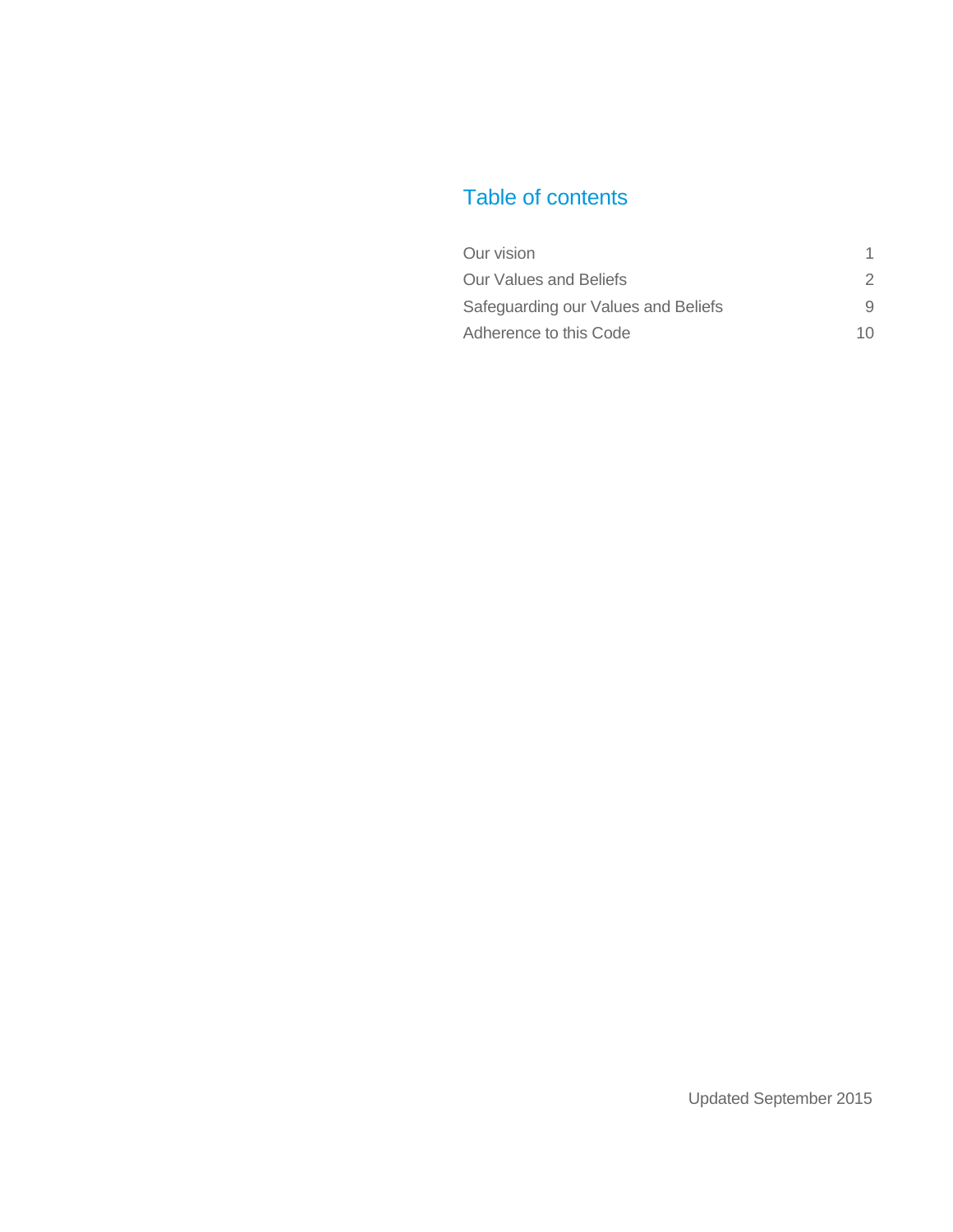# Our vision

## We aspire to be the leading client-centric global universal bank

We serve shareholders best by putting our clients first and by building a global network of balanced businesses underpinned by strong capital and liquidity.

We value our German roots and remain dedicated to our global presence.

We commit to a culture that aligns risks and rewards, attracts and develops talented individuals, fosters teamwork and partnership and is sensitive to the society in which we operate.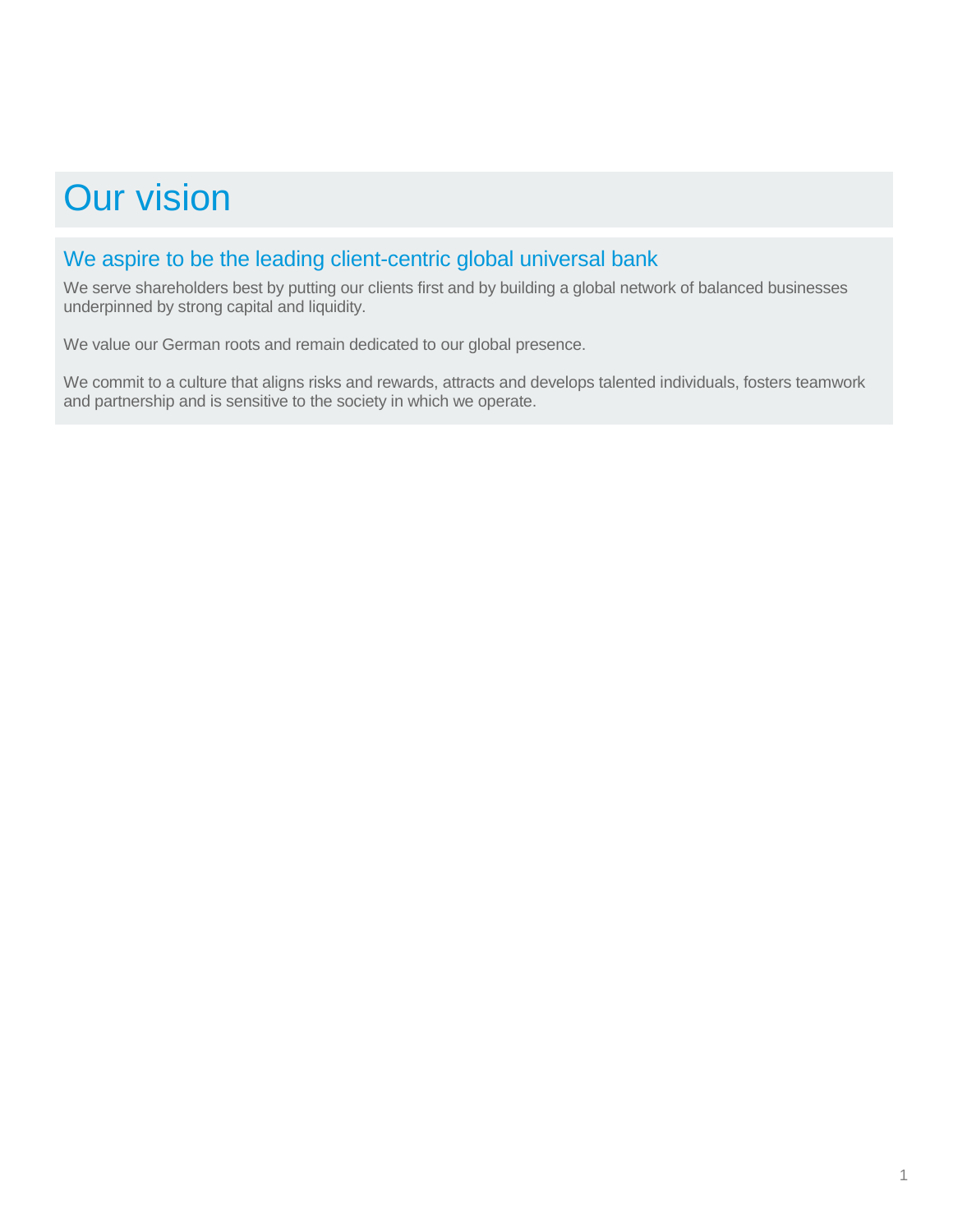Our Values

| Integrity                                                                           | Sustainable Client<br><b>Performance Centricity</b>                                                                                        |                                                                                                                          | Innovation                                                                                                           | <b>Discipline</b>                                                                                        | Partnership                                                                                                                            |
|-------------------------------------------------------------------------------------|--------------------------------------------------------------------------------------------------------------------------------------------|--------------------------------------------------------------------------------------------------------------------------|----------------------------------------------------------------------------------------------------------------------|----------------------------------------------------------------------------------------------------------|----------------------------------------------------------------------------------------------------------------------------------------|
| <b>Our Beliefs</b>                                                                  |                                                                                                                                            |                                                                                                                          |                                                                                                                      |                                                                                                          |                                                                                                                                        |
| We live by the highest<br>standards of integrity<br>in everything we say<br>and do. | We drive value for<br>shareholders by<br>putting long-term<br>success over short-<br>term gain.                                            | We earn our clients'<br>trust by placing them<br>at the core of our<br>organisation.                                     | We foster innovation<br>by valuing intellectual<br>curiosity in our people.                                          | We protect the firm's<br>resources by always<br>thinking and acting<br>like owners.                      | We build diverse<br>teams to generate<br>better ideas and<br>reach more balanced<br>decisions.                                         |
| We will do what is<br>right – not just what<br>is allowed.                          | We encourage<br>entrepreneurial spirit<br>which responsibly<br>balances risks and<br>returns.                                              | We deliver true value<br>by understanding and<br>serving our clients'<br>needs best.                                     | We enable our clients'<br>success by constantly<br>seeking suitable<br>solutions to their<br>problems.               | We live by the rules<br>and hold ourselves<br>accountable to deliver<br>on our promises - no<br>excuses. | We put the common<br>goals of the firm before<br>'silo' loyalty by trusting,<br>respecting and<br>working with each<br>other.          |
| We communicate<br>openly; we invite,<br>provide and respect<br>challenging views.   | We pursue lasting<br>performance by<br>developing, nurturing<br>and investing in the<br>best talent, and by<br>managing based on<br>merit. | We strive to pursue<br>mutually beneficial<br>client relationships<br>in which the value<br>created is shared<br>fairly. | We continuously<br>improve our processes<br>and platforms by<br>embracing new and<br>better ways of doing<br>things. | We achieve<br>operational<br>excellence by<br>striving to 'get it<br>right the first time'.              | We act as responsible<br>partners with all our<br>stakeholders and<br>regulators, and in<br>serving the wider<br>interests of society. |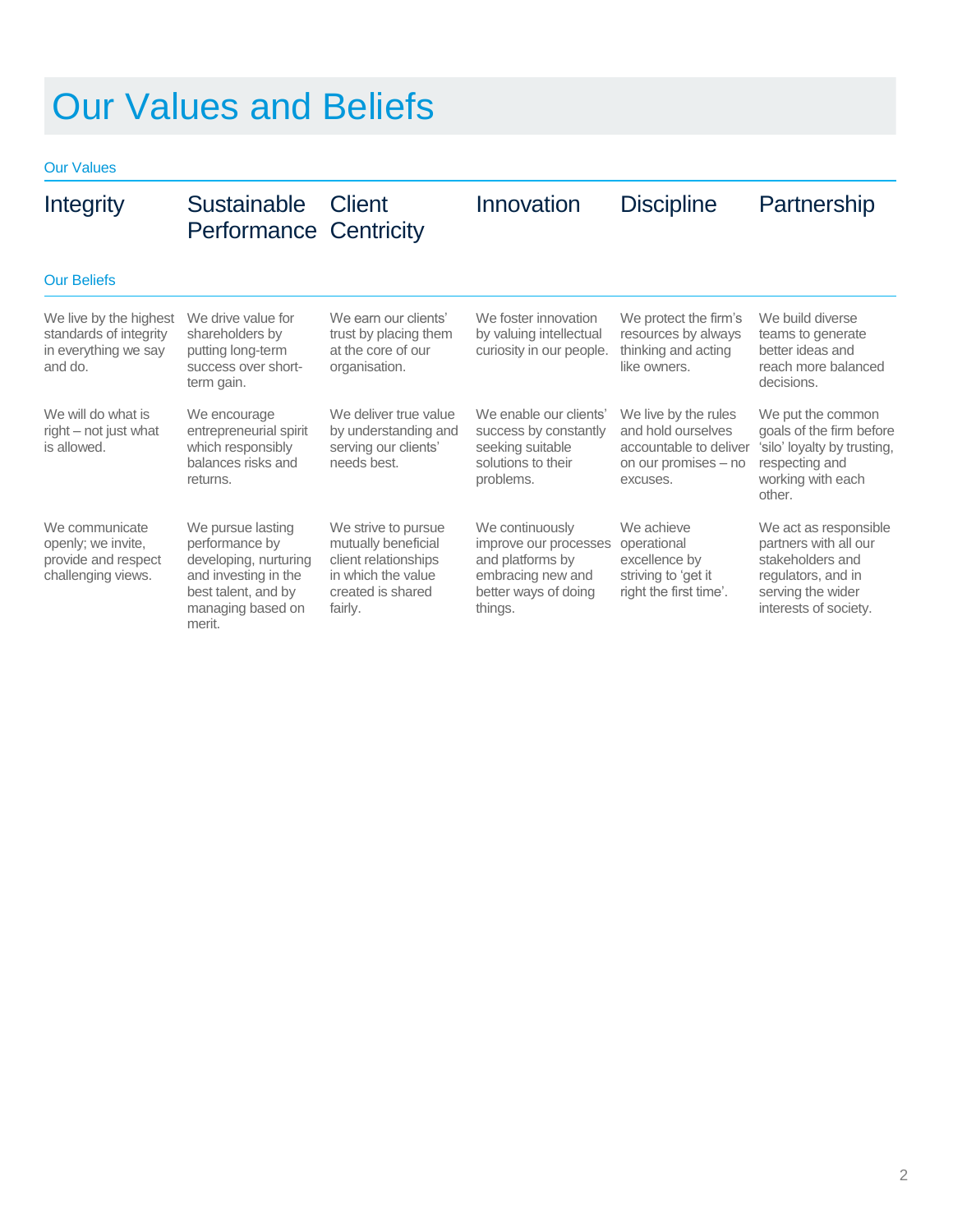We earn the trust of all of our stakeholders by always acting with integrity and holding ourselves to high standards. We seek to go beyond what is allowed and to do what is right. We aim to create an environment in which challenge is not just welcomed and respected but is also a core part of everyone's job.

### Professionalism

We insist on the highest standard of professionalism and integrity in all of our business activities. We expect staff to refrain from any conduct that could be viewed unfavourably by our clients, employees or the public at large.

### Earning and fostering trust

We are committed to earning and fostering the trust and confidence of our clients, government authorities, regulators, investors and the public. We require full cooperation and provision of complete and accurate information from employees during government, regulatory or internal enquiries, investigations and audits.

We do not tolerate corruption or any form of bribery and we do not provide or accept improper inducements in the course of our business dealings. We are an active participant in international and local efforts to combat financial crime, including fraud, corruption, money laundering and the funding of terrorist and criminal activities. We also have an ongoing commitment to maintain effective controls to help prevent and detect illegal and unethical business practices.

The integrity of markets and of competition is critical for the trust placed in our actions. We are committed to ensuring the integrity of financial markets and adhering to the highest standards to avoid market manipulation.

### Protection of information

### — Deutsche Bank information

We expect our employees and those we engage to work on our behalf to protect information about Deutsche Bank, treat it as confidential and use it solely for its intended business purpose and not for any unlawful or improper purpose.

#### — Price sensitive information

We employ measures to safeguard price sensitive information allowing disclosure only to those who "need to know" and prohibiting the use of this information for improper gain.

# Integrity **Integrity Integrity** *Property Property Property Property Property Property Property Property Property Property Property Property Property Property Prop*

- Make judgement calls based on the principle of integrity.
- Challenge anything that you come across that does not conform to what is right and escalate and report promptly any potential violations of laws, rules or policies.
- Always act in an open and honest manner and always represent yourself and the Bank accurately.
- Review, understand and comply with the requirements in the Anti-Money Laundering and Anti-Bribery and Corruption Programmes and any applicable local policies.
- Do not make available confidential information to third parties except where permitted in the proper course of business.
- Protect confidential information, never use it for your own benefit and do not email it to your personal email account.
- Fully understand and comply with market integrity standards locally and globally in your area of business.

- Are you prepared to challenge something you do not think is right?
- Are you welcoming opinion and respecting challenge from others?
- Are you going to access or discuss confidential information for a legitimate business purpose?
- Are you considering sharing price sensitive information and if so, is the intended recipient an employee who has a need to know?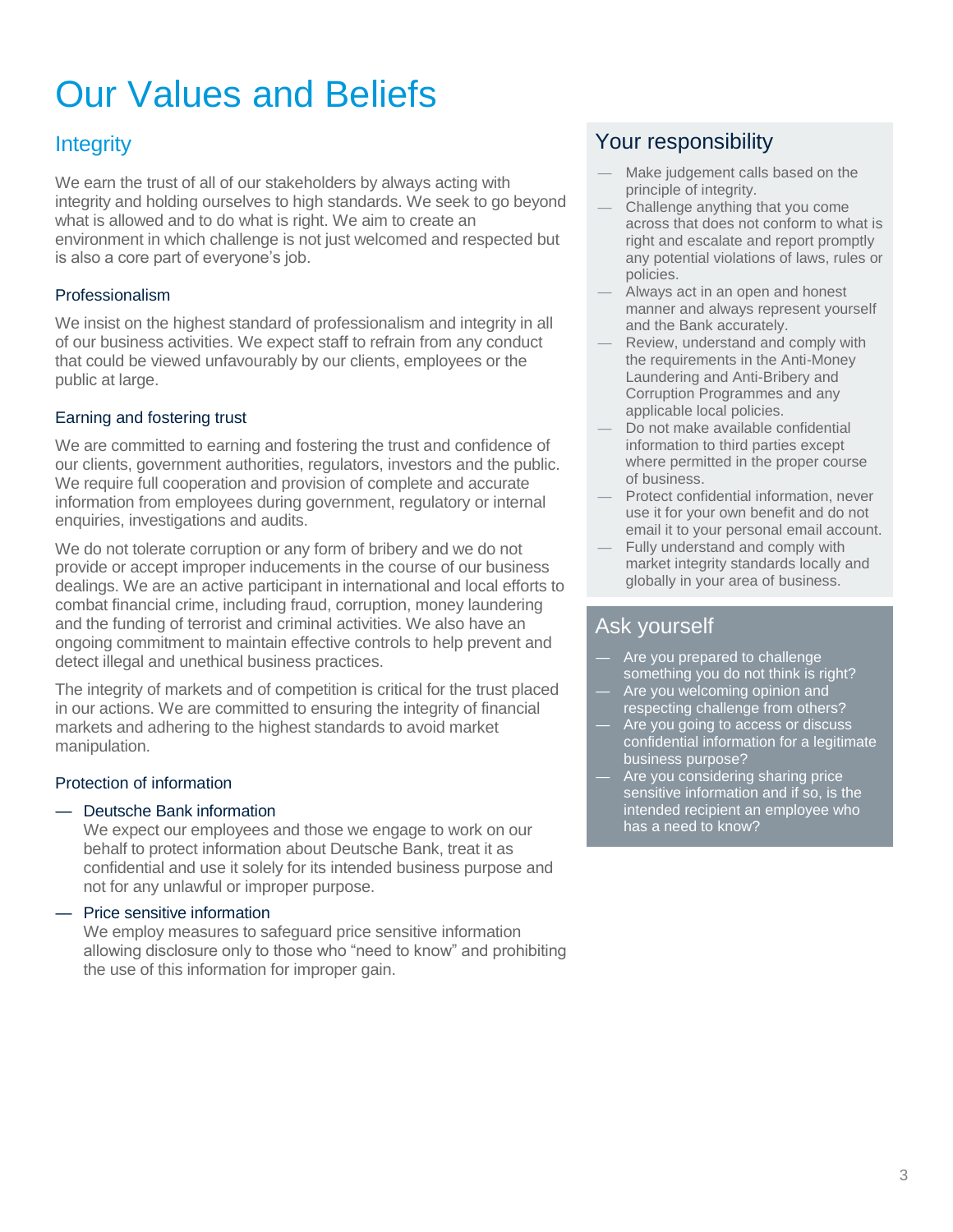# Sustainable Performance **Your responsibility**

We are committed to long-term thinking and to an entrepreneurial spirit that properly balances risks and returns. We also recognise that our strategy requires consistent adherence over a long period and may not be easily achieved in the short term. Deutsche Bank is committed to generating sustainable value for our clients, employees, shareholders and society by responsibly balancing risks and returns and by putting long-term success over short-term gain. We do so by ensuring we have appropriate oversight, controls and governance in place.

We seek to outperform our competitors through the excellence of our products, services and people and never because of unfair or dishonest business practices. We are committed to a results-oriented culture.

Sustainability is at the heart of our corporate responsibility principles. We believe that being economically successful and internationally competitive generates value for our shareholders, clients and society at large. We consider the environmental and social impact of our actions and apply high environmental and social standards to our business to support a sustainable future.

### Our people are important

A core element of our sustainable performance is our focus on recruiting, retaining and developing highly qualified and dedicated individuals for our workforce. We nurture and invest in the best talent and manage based on merit.

We combine a culture of performance with a culture of responsibility. We take responsibility when acting today and thinking about tomorrow. We show ourselves accountable for our acts.

Progress and prosperity drive us when we initiate and support educational, social and cultural projects that help people everywhere fulfil their potential. Our employees have valuable skills and we encourage them to build social capital by using these skills to benefit others through involvement in community projects and social enterprises that produce lasting change.

- Focus on generating long-term results and value for clients and other stakeholders.
- Do not narrowly focus on short-term performance that may compromise our long-term success.
- Always look at the big picture and consider all possible scenarios.
- Focus on the long-term development of yourself and your staff.

- Does a proposed transaction or initiative present any risks to the environment or society?
- Are there appropriate controls in place to manage the risks associated with the proposed transaction?
- Are you focusing only on near-term results without looking at potential longterm risks?
- Are you taking appropriate steps to develop and nurture the talents of your staff?
- Are you using your skills to build social capital and to benefit society?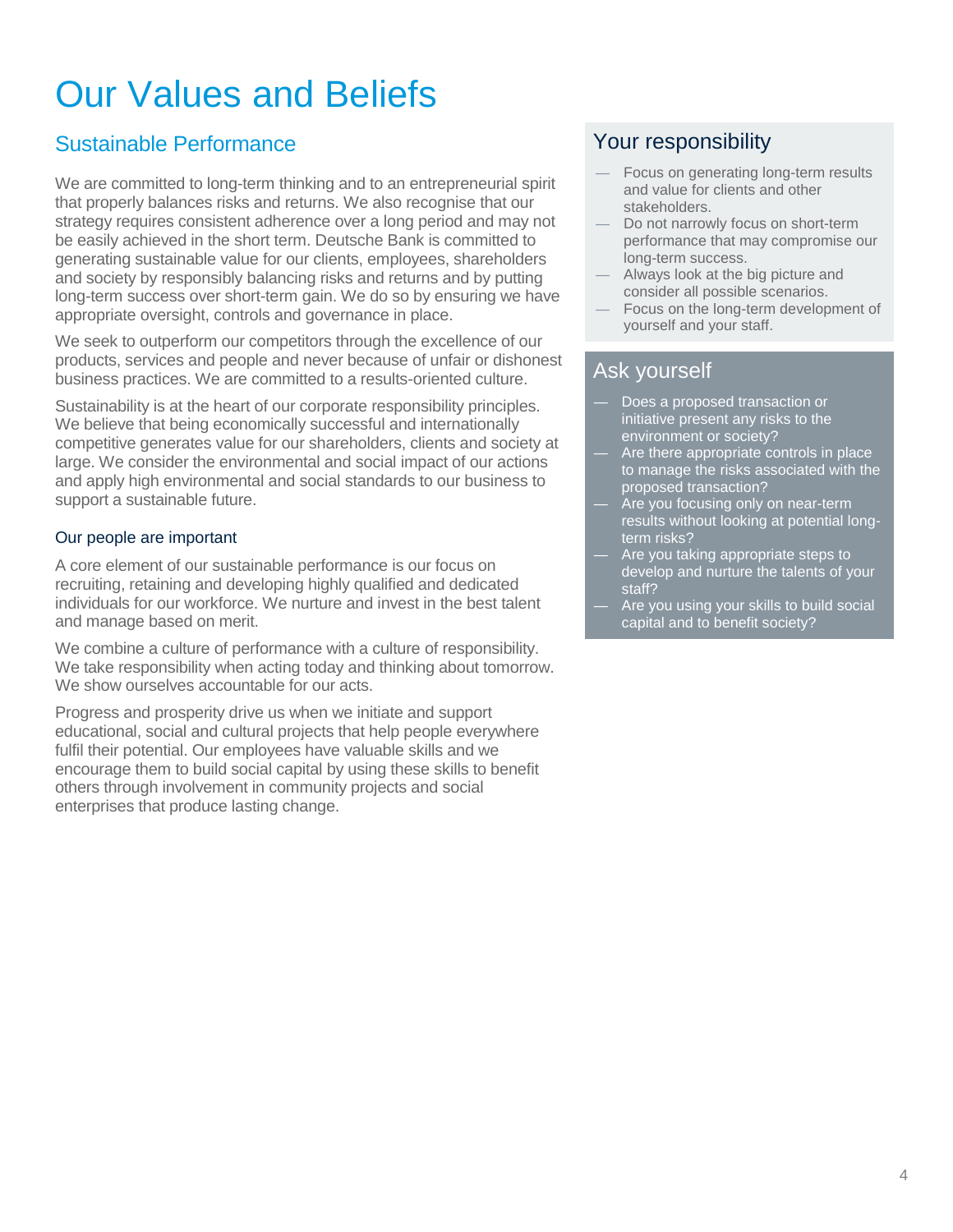We place clients at the centre of our activities. We understand our clients' needs and act first and foremost in our clients' interests. We aim to ensure that our clients benefit from the value created by the products and services we provide to them.

### Preventing and managing conflicts of interest

As a global financial services provider, we periodically face actual and potential conflicts of interest. Conflicts may arise between, for example, Deutsche Bank's clients; clients and Deutsche Bank; former and current Deutsche Bank clients and employees; Deutsche Bank and its employees; and different Deutsche Bank entities or business divisions. We maintain organisational and systems-related arrangements and other measures to help minimise and resolve potential conflicts. When Deutsche Bank acts in a fiduciary capacity, we are committed to acting in the best interests of our clients, not favouring one client over another and managing conflicts of interests with our clients.

We require that all potential conflicts of interest be reported promptly to supervisors and, as necessary, to Compliance, Human Resources or Legal so that they can be addressed appropriately. In dealing with these potential conflicts, we require integrity and the use of good judgement and discretion exercised in a manner expected by this Code, our policies and our values.

#### Protection of client information

We require complete, current and accurate information about our clients, aiming to provide them with appropriate financial services while safeguarding their assets. We make sure that the collection, use, retrieval and transfer of client information complies with data protection laws, our policies and any contractual obligations. Client confidentiality is critical and we seek to protect it at all times.

### Client complaints

We take complaints or concerns from our clients seriously and we handle them fairly and promptly, seeking to avoid such complaints in the future.

### **Client Centricity Client Centricity**

- Always be balanced, fair, clear and accurate when communicating with your clients.
- If in doubt as to whether a conflict exists, raise the question for consideration with your supervisor and/or Compliance, HR or Legal.
- Do not personally compete with Deutsche Bank or engage in selfdealing.
- Disclose personal and other relationships that may create a conflict of interest.
- Understand the legal safeguards and data protection rules in the countries in which you operate.
- Report promptly any client complaints to your supervisor.

- Are you striking the proper balance when creating value for the client?
- Do you understand your client's needs and is the product you are offering suitable for your client?
- Are you considering trading for your personal account as a consequence of information that you learned in connection with your employment?
- Are you intending to use your position at Deutsche Bank for personal gain?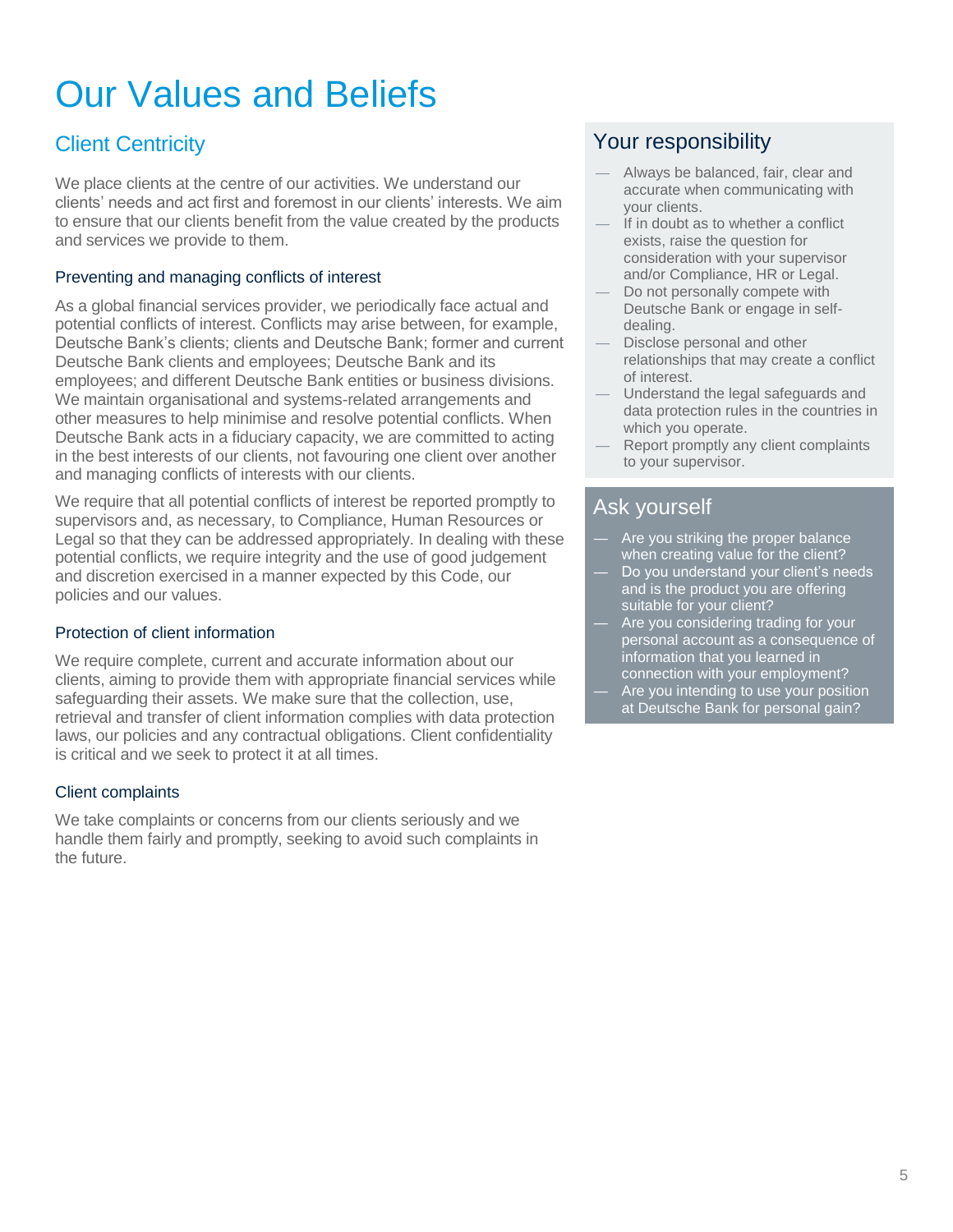Innovation is central to who we are and the creative spirit of Deutsche Bank's talented people is a unique asset. We believe in responsible innovation, focused not only on finding creative solutions to our clients' needs but also on ensuring that those solutions are suitable, sustainable and fall within clear boundaries.

We continuously embrace new and better ways of doing things while fully taking account of potential risks. We ensure that innovations respect interests of all stakeholders and that the financial and reputational risks from any innovation and the use thereof are properly reviewed and assessed.

We welcome the new, the diverse and the different and our clients know that we are continuously looking for imaginative ways to achieve the best results for them. We are always open-minded, consistently challenging conventional wisdom and developing new and better solutions when appropriate. In developing these solutions, we always respect the intellectual property rights of others.

We demonstrate excellence in idea origination and execution, in advice, in our products and services and in delivering one bank with all its resources and capabilities.

Deutsche Bank is clear: we are here to perform – in business and beyond. We do this with a unique mix of passion and precision. This measured approach gives us the confidence to enable our employees to look beyond the obvious, gaining an advantage for everyone with whom we work.

We innovate our processes to achieve higher efficiency and flexibility but at the same time never lose sight of the importance of strong process controls and full adherence to applicable legal and regulatory requirements.

We constantly strive to anticipate the rapidly changing needs of our clients and to develop new services to meet those needs. In providing our services, we keep our commitments, deliver what we promise and act with honesty and integrity, while pursuing our Values and Beliefs.

# **Innovation Innovation** *Innovation Pour responsibility*

- In creating innovative solutions, act at all times in a manner that is consistent with this Code, applicable laws and regulations and relevant policies.
- Innovate within clear boundaries and focus on suitable and sustainable solutions for our clients.
- Ensure new products and initiatives go through proper due diligence, review and approvals.
- Maintain and respect the confidentiality of trade secrets and/or commercial information of Deutsche Bank and our providers and clients.

- Is your innovation focused on solving the client's needs for the long-term?
- Have you discussed your innovative ideas with your supervisor and/or Compliance or Legal?
- Have you received proper authorisation to use the intellectual property of a third party in the manner that you propose?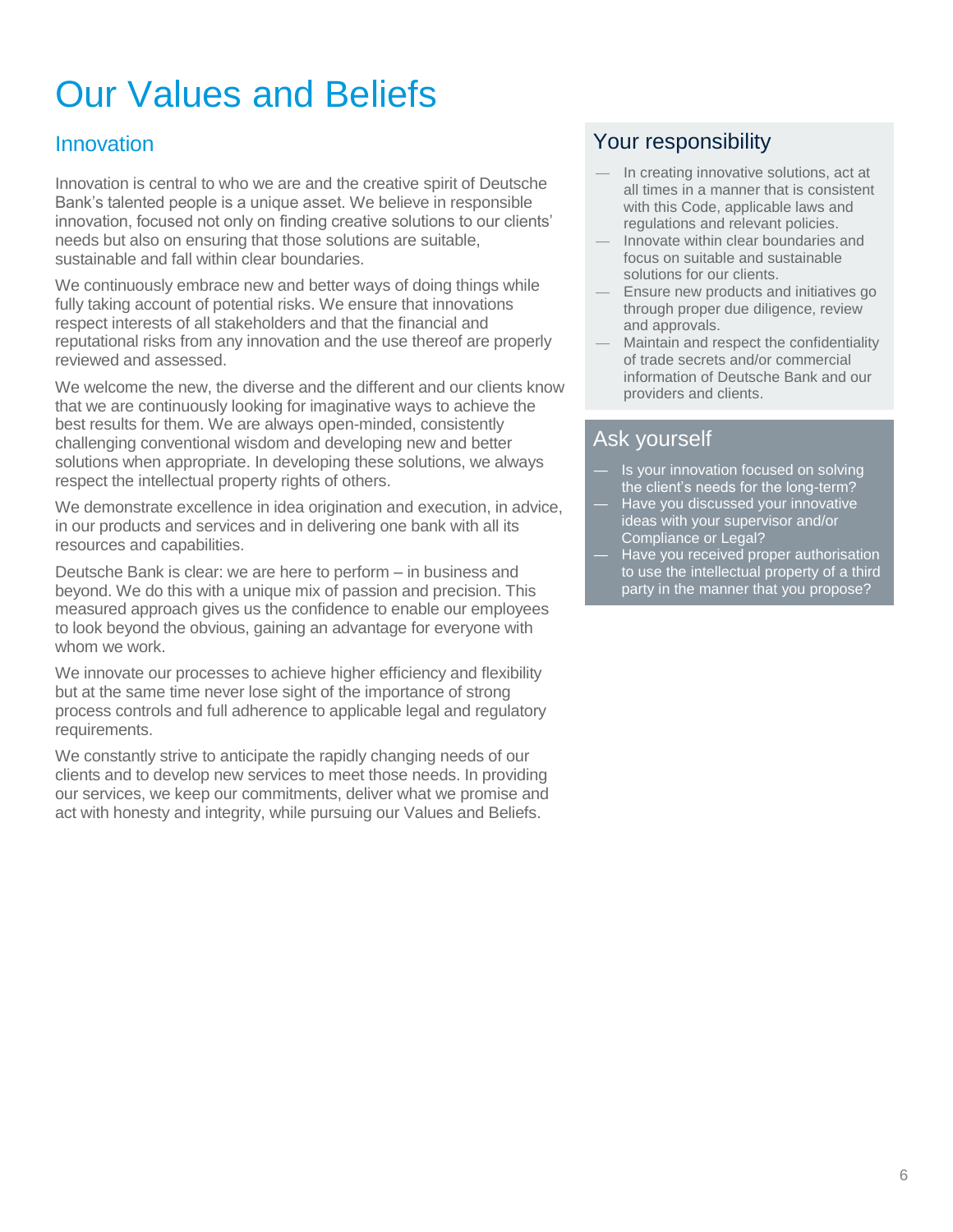We maintain the trust of our shareholders, clients, business partners, colleagues and the communities in which we operate by keeping our commitments and acting with honesty and integrity in all of our business dealings.

We accept and assign clear responsibility and accountability. We keep our promises and meet deadlines, targets and deliverables. We recognise that discipline is critical to re-establishing public trust in Deutsche Bank and the banking industry. We must strive to "get it right the first time."

We must also exercise discipline in our use of the Bank's resources, acting as if they were our own and deployed in a prudent and responsible manner. We adhere to agreed budgets, guidelines and limits in our use of the Bank's capital, balance sheet, headcount and costs. We establish strong internal controls to ensure the safeguarding of these assets.

#### Adherence to laws and regulations

All Deutsche Bank employees are expected to comply with the laws, rules and regulations of the countries in which we operate and that apply to their day-to-day activities, as well as our own internal policies, standards and procedures. Appropriate consequences arise from failure to meet the Bank's standards or applicable laws and regulations, up to and including termination of employment and/or forfeiture of deferred compensation awards, subject to local laws and regulations.

We comply with all laws and regulations, including those designed to promote fair competition and that prohibit the misuse of market power. We do not engage with any external party that is involved in illegal or improper activities.

### Protecting Deutsche Bank's reputation

Our reputation is one of our most important assets. Every employee has the responsibility to avoid any activity or communication that could have a negative impact. No transaction is worth risking Deutsche Bank's reputation.

## **Discipline Vour responsibility**

- Ensure that your decisions and actions comply with this Code, applicable laws and regulations and relevant policies.
- Report promptly any violation of law or regulation through available channels.
- Maintain accurate and complete records and documentation of all business activities.
- Identify and raise emerging concerns early to prevent them from becoming actual risks.

- Could your action or decision harm the Bank's reputation, lead to a negative headline in the media or otherwise expose the Bank to reputational risk? Do you understand the laws,
- regulations and local requirements? Do you understand and are you
- prepared for the consequences of your decision or action?
- Are you doing all that you can to keep to our promises?
- Are you acting like an owner in your use of the Bank's resources?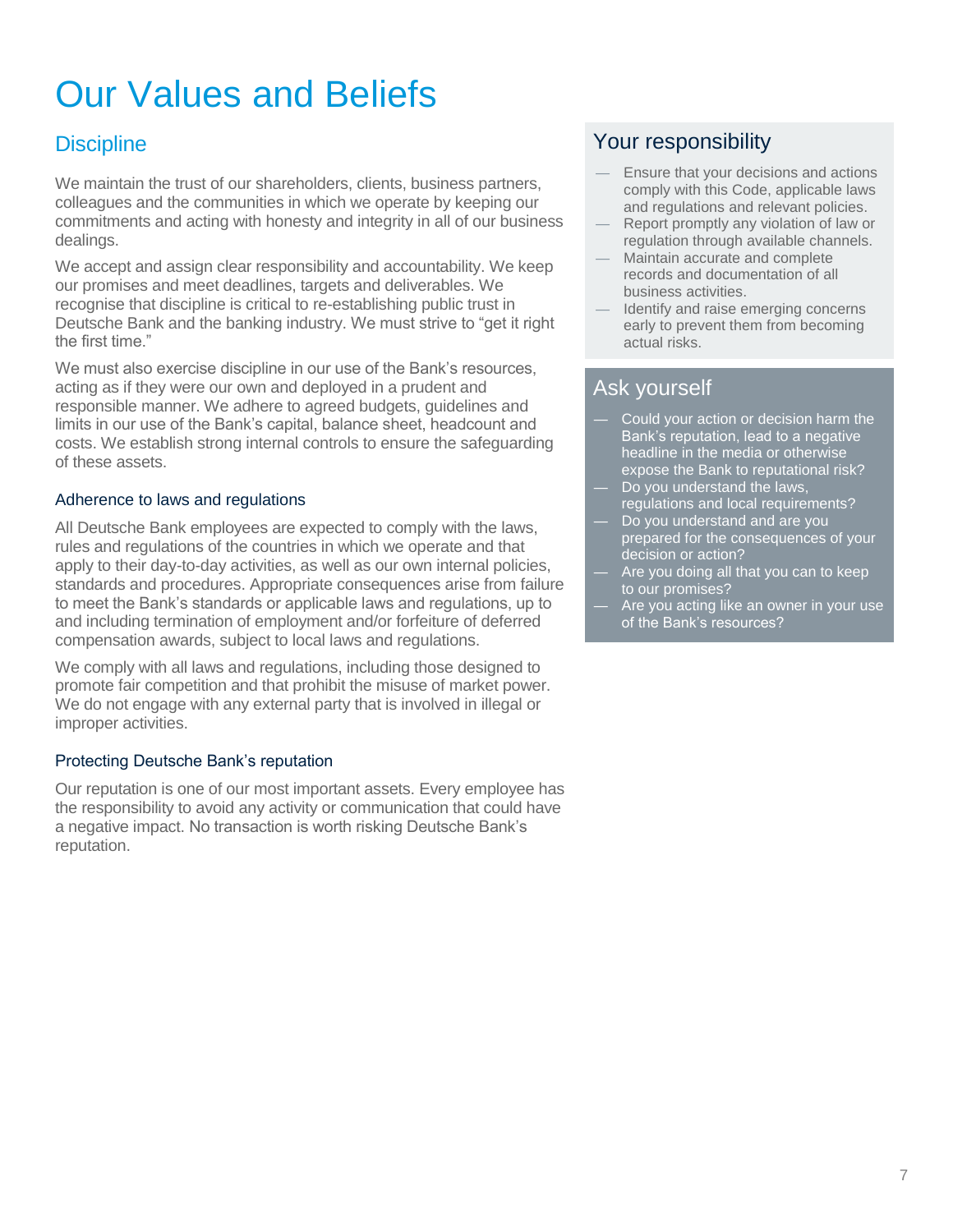We seek to work in a spirit of partnership, not just with each other but also with our external stakeholders, including our clients, investors, political decision-makers and the wider communities they represent, entertaining a trust-based relationship with our regulators and supervisors.

Deutsche Bank benefits from working across silos and its unique diversity of many different nationalities and cultures enriches our decision-making and idea-generation.

We recognise that we have a duty to all our stakeholders to be a reliable partner with the highest integrity and ethics. We engage with and learn from others through open dialogue.

#### Diversity in the workplace

We value the diversity of our people. We believe that diversity among employees, with their varying perspectives, talents and contributions, enriches our products and services to our clients, our work life and the communities in which we live and work. We support our employees' talents and strive to be an employer of choice. We believe in the value of diverse teams.

#### Collaboration and equal opportunity

We collaborate with each other based on trust and mutual respect. We comply with all applicable laws providing equal opportunity and advancement opportunities for all individuals. We work together without discrimination based upon an individual's race, colour, sex, national origin, age, religion, disability, marital status, pregnancy, sexual orientation, gender identity and expression, citizenship or any other characteristic protected by law.

### Non-discrimination policy

We do not tolerate any form of discrimination or harassment or any threatening, hostile or abusive behaviour in the workplace. We have procedures in place to resolve employment-related problems as quickly and as confidentially as possible and in a manner that is respectful to our employees. We do not tolerate retaliation against anyone for making a complaint or cooperating with an investigation concerning discrimination or harassment.

## Partnership **Partnership Partnership Partnership Partnership Partnership**

- Treat your colleagues fairly and respectfully and recognise and respect clients and other external stakeholders as partners.
- Appreciate diverse points of view and make decisions based on merit and integrity.
- Understand local practices and customs that may impact decisions.
- Avoid silo mentality and cooperate with each other in a spirit of partnership, trust and respect.
- Do not discriminate against or harass your colleagues.
- Actively seek to lead, create and join diverse teams.
- Respect what society expects of us.

- Are you considering the views of your colleagues?
- Could your behaviour be perceived as embarrassing or threatening?
- Are your personal feelings, prejudices or preferences having an influence on your business decisions?
- Are you acting cooperatively with our stakeholders?
- Are you reaching out to colleagues from across the Bank to discuss issues or potential resolutions?
- Are you keeping your supervisors and/or Compliance and Legal informed of interactions with regulators as a result of a regulatory inquiry or commencement of any action related to Deutsche Bank business?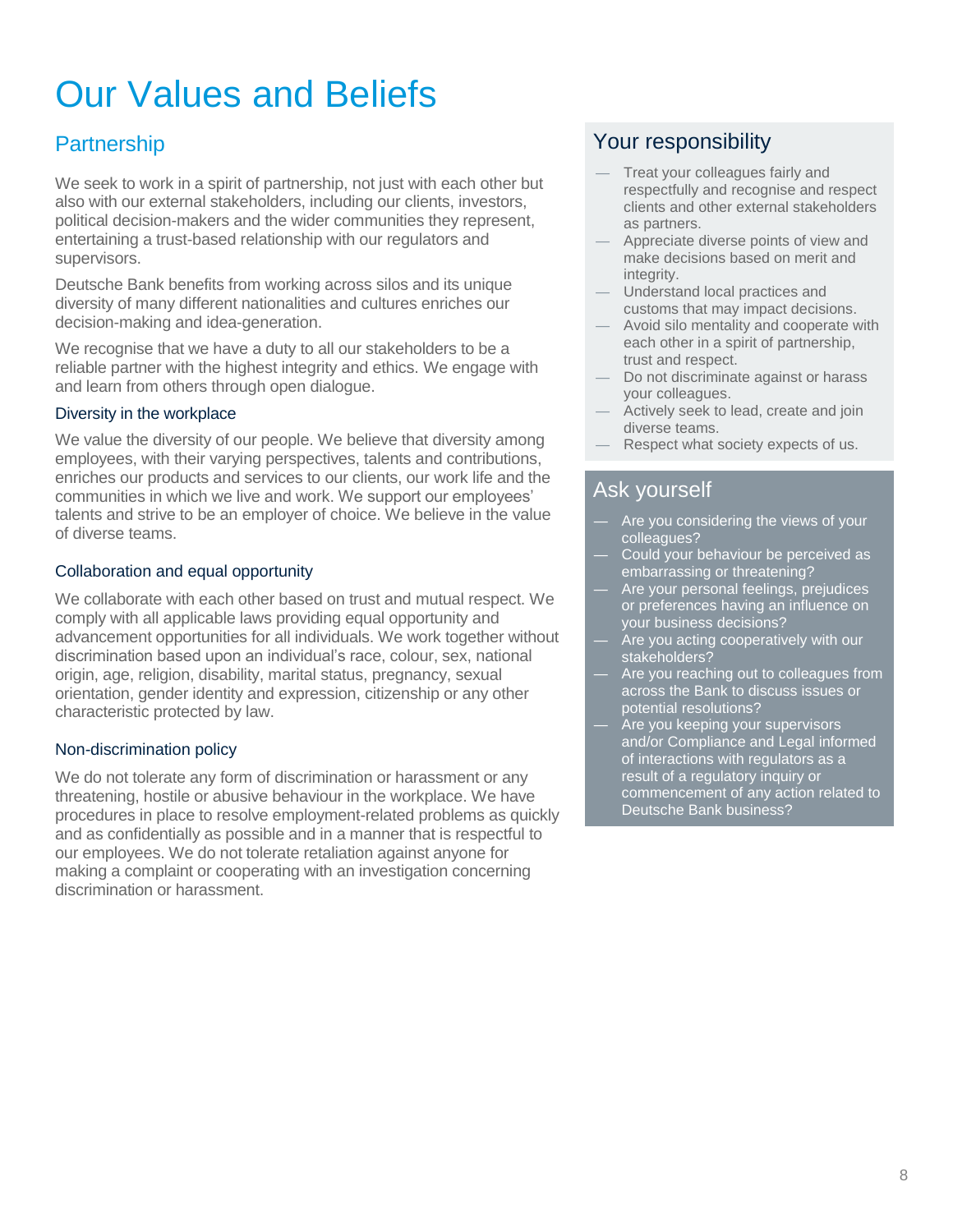# Safeguarding our Values and Beliefs

## Effective corporate governance and risk management

Effective corporate governance and risk management are integral to managing Deutsche Bank. Our Management Board and Supervisory Board, as well as the senior management of our Group, recognise the importance of this Code and our values to our corporate governance and risk management controls and have instituted various measures to uphold them.

- We aspire to have clear organisational structures with transparent and consistent lines of responsibility and accountability, presence of key control structures and a well-functioning framework of checks and balances.
- We foster supportive relationships between the Management Board and the Supervisory Board as well as with our shareholders and other stakeholders.
- We monitor compliance with the provisions of this Code and require that any material issues or concerns, including any remediation measures taken, be reported.
- We designate certain employees as "supervisors" who, among other things, are responsible for instituting reasonable measures to facilitate and promote compliance with Deutsche Bank's applicable laws, rules, regulations and policies and who oversee such compliance.
- We expect our supervisors and senior employees to set an ethical example for how to behave in the workplace and set the "tone at the top."
- We communicate what is expected of our employees through this Code, our policies, our values and other channels, including keeping employees up-to-date on any changes to these standards.
- We reinforce our standards through periodic training, the provision of reliable mechanisms for reporting violations and taking appropriate actions for misconduct.
- We maintain an open and supportive environment that encourages the raising of questions and concerns.

Deutsche Bank has a strong risk management culture and expects its employees to be aware of risks in their everyday businesses. Examples of the strong risk management cultural behaviours expected of our employees include:

- inviting, providing and respecting challenge;
- being rigorous, forward-looking and comprehensive in the assessment of risk;
- troubleshooting collectively;
- being fully responsible for Deutsche Bank's risks; and
- placing Deutsche Bank and its reputation at the heart of all decisions.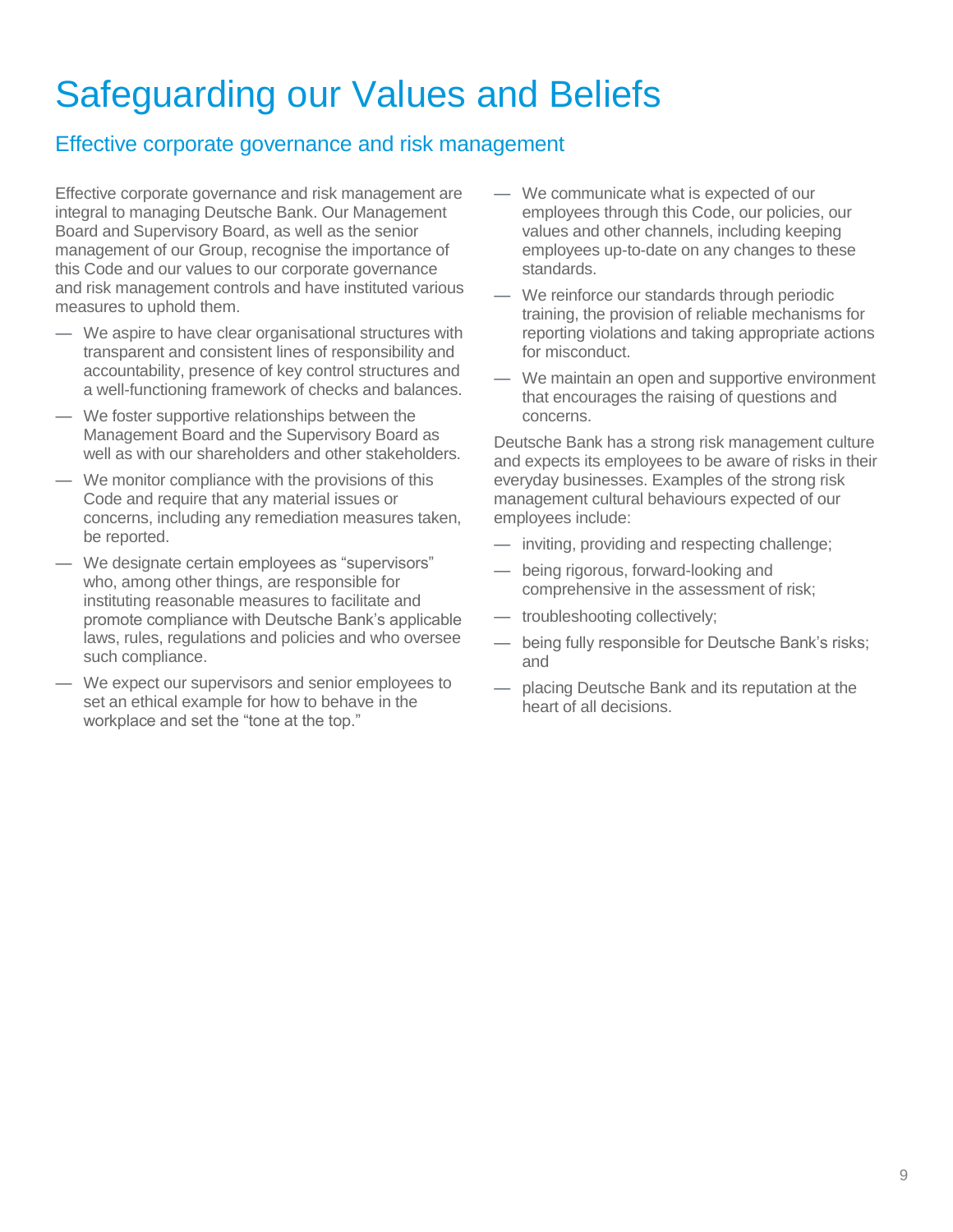# Adherence to this Code

Deutsche Bank requires all of its employees to read and follow the letter and spirit of this Code. Failure to comply with any provision of this Code is a serious violation and may result in disciplinary action, up to and including termination of employment.

Employees are required to report promptly any concerns or possible violations of laws, rules, regulations, our policies (which can be obtained from the intranet or local supervisors) or this Code to their supervisors, other representatives of management, Compliance, Corporate Security & Business Continuity, Employee Relations, Group Audit, Human Resources, Legal, Global Corporate Governance or the Employee Hotline. Information on the Employee Hotline can be obtained from the intranet or your local Compliance Officer. Reports can be made anonymously (when permissible under local law), but reports should provide enough information to allow Deutsche Bank to investigate the matter properly. In addition, Deutsche Bank policy prohibits retaliation against any employee for reporting, when based on a reasonable belief that a suspected violation has occurred, is ongoing or is likely to occur.

Compliance with this Code is not a guarantee of continued or indefinite employment. The Code does not create a contract, does not alter the terms and conditions of an employee's employment with Deutsche Bank and may be changed at any time, without notice, by Deutsche Bank.

If you have any questions or concerns about a potential course of action, you should check with the relevant policy and/or escalate your concerns to your supervisor and/or to Compliance or Legal.